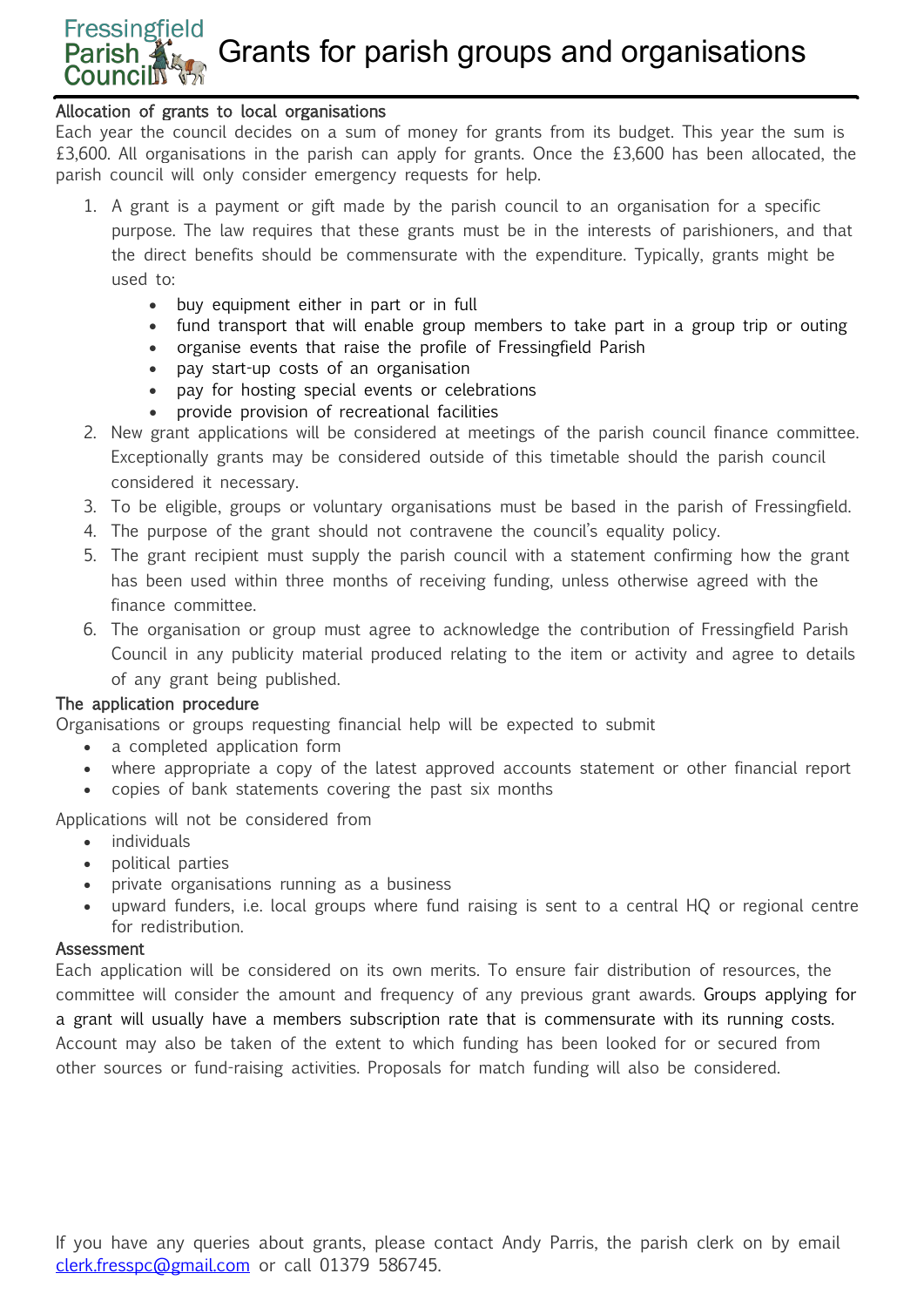**Fressingfield** Grants for parish groups and organisations

### The application form

### A. Your organisation:

Please give us the following information about your organisation, club or group

Name of Organisation: Click or tap here to enter text. Address: Click or tap here to enter text.

E-mail address: Click or tap here to enter text.

Website address, if available: Click or tap here to enter text.

Description of your organisation's activities. Click or tap here to enter text.

How many are in the group or organisation? Click or tap here to enter text.

How long has your organisation been in existence? Click or tap here to enter text.

|  |  |  |  | Any grant will be paid into your organisation's bank account. Please give details: |  |  |  |
|--|--|--|--|------------------------------------------------------------------------------------|--|--|--|
|  |  |  |  |                                                                                    |  |  |  |

- Bank name: Click or tap here to enter text.
- Account name: Click or tap here to enter text.
- Account number: Click or tap here to enter text.

Sort code:<br>
Click or tap here to enter text.

B. Who should the council contact regarding this application?

Name of contact: Click or tap here to enter text.

Position: Click or tap here to enter text.

### Address for correspondence (if different from above):

Click or tap here to enter text.

Email: Click or tap here to enter text. Tel : Click or tap here to enter text.

If you have any queries about grants, please contact Andy Parris, the parish clerk on by email [clerk.fresspc@gmail.com](mailto:clerk.fresspc@gmail.com) or call 01379 586745.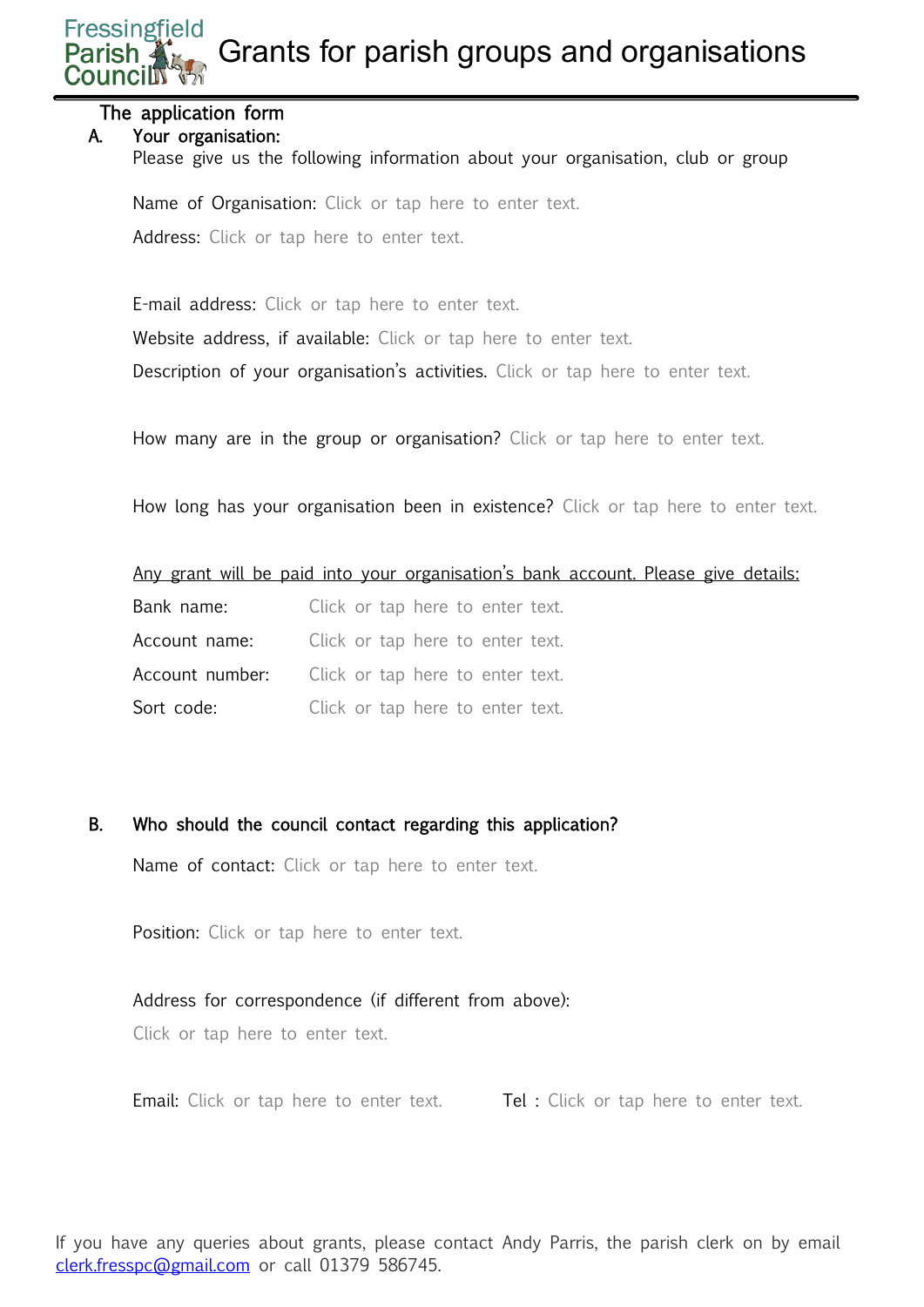#### **Fressingfield** Grants for parish groups and organisations Parish **Councilly**

### C. Your application

a) Description of project or scheme for which grant is intended: Click or tap here to enter text.

- b) How many will benefit from the proposed project or scheme and how many of these are Fressingfield residents? Click or tap here to enter text.
- c) Total cost of project or scheme: £Click or tap here to enter text.
- d) How much are you applying for from the parish council? £Click or tap here to enter text.

Please give an itemised breakdown of the expenditure. Include evidence (e.g. estimates or price lists) of the cost of expenditure where possible.

| <b>ITEM</b>                      | COST E        |
|----------------------------------|---------------|
|                                  | Click or tap  |
| Click or tap here to enter text. | here to enter |
|                                  | text.         |
|                                  | Click or tap  |
| Click or tap here to enter text. | here to enter |
|                                  | text.         |
|                                  | Click or tap  |
| Click or tap here to enter text. | here to enter |
|                                  | text.         |
|                                  | Click or tap  |
| Click or tap here to enter text. | here to enter |
|                                  | text.         |
|                                  | Click or tap  |
| <b>TOTAL</b>                     | here to enter |
|                                  | text.         |

If you have any queries about grants, please contact Andy Parris, the parish clerk on by email [clerk.fresspc@gmail.com](mailto:clerk.fresspc@gmail.com) or call 01379 586745.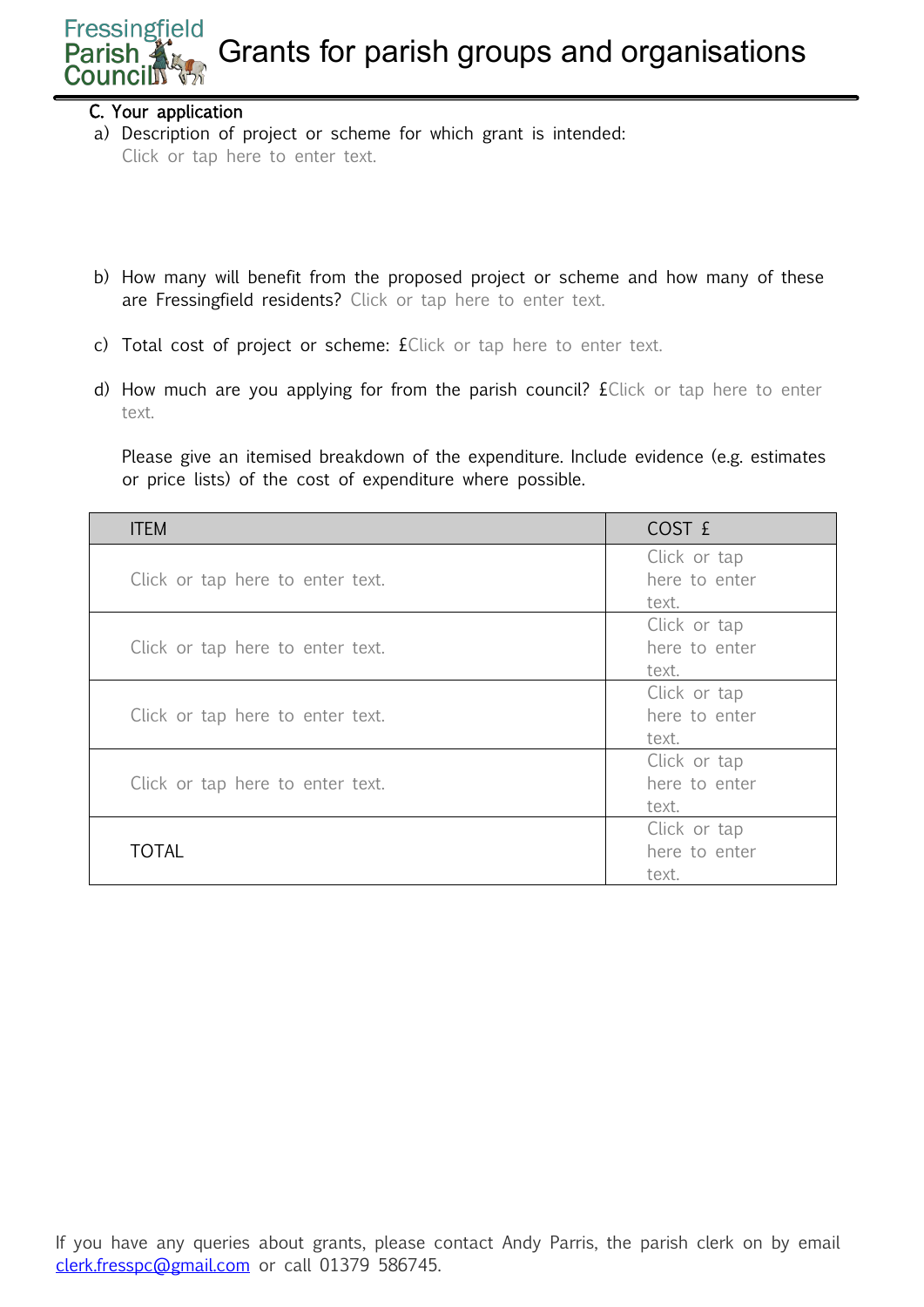# D. Have you made a grant application to any other body for this project? Choose an item.

|  | If yes, please give details: |
|--|------------------------------|
|--|------------------------------|

| Name of organisation applied<br>to | Amount applied<br>for | Date of<br>application | Amount received |
|------------------------------------|-----------------------|------------------------|-----------------|
| Click or tap here to enter text.   | Click or tap here     | Click or tap           | Click or tap    |
|                                    | to enter text.        | to enter a             | here to enter   |
|                                    |                       | date.                  | text.           |
| Click or tap here to enter text.   | Click or tap          | Click or tap           | Click or tap    |
|                                    | here to enter         | to enter a             | here to enter   |
|                                    | text.                 | date.                  | text.           |

If you have received any other sources of funding in the past year, not specified above, please give details:

Click or tap here to enter text.

### E. Previous applications

Has your organisation previously applied for a grant from Fressingfield Parish Council? Choose an item.

If yes, please give details of the project and the date and amount of grant received, if any. Click or tap here to enter text.

### F. Additional information

Are there any other comments you wish to make to support this application?

Click or tap here to enter text.

If you have any queries about grants, please contact Andy Parris, the parish clerk on by email [clerk.fresspc@gmail.com](mailto:clerk.fresspc@gmail.com) or call 01379 586745.